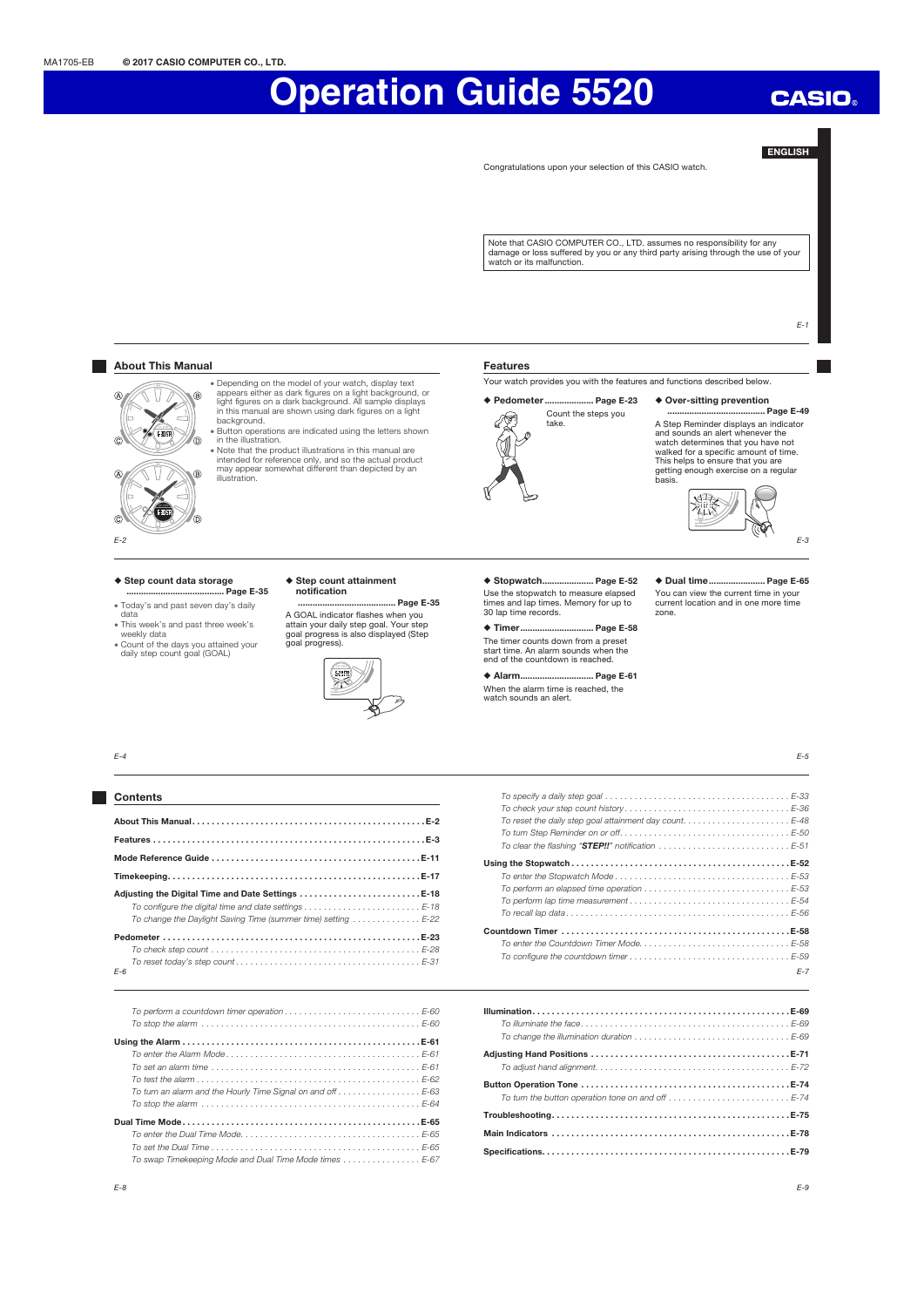## **CASIO**

#### Mode Reference Guide

|                                                                                                                                                                                                                                  | The mode you should select depends on what you want to do. |                  |
|----------------------------------------------------------------------------------------------------------------------------------------------------------------------------------------------------------------------------------|------------------------------------------------------------|------------------|
| To do this:                                                                                                                                                                                                                      | Enter this mode:                                           | See:             |
| . View the current time and date<br>. Configure daylight saving time (DST) settings<br>· Configure time and date settings<br>. Record or view your step count with the pedometer<br>. Daily step goal and step reminder settings | Timekeeping Mode                                           | $F - 17$<br>F-23 |
| · Measure elapsed time<br>· Record lap times (up to 30)                                                                                                                                                                          | Stopwatch Mode                                             | $F-52$           |
| Use the countdown timer                                                                                                                                                                                                          | Countdown Timer Mode                                       | F-58             |
| . Set an alarm time<br>. To turn an alarm or the hourly time signal on or off                                                                                                                                                    | Alarm Mode                                                 | $F-61$           |
| · Display a second time<br>· Configure settings for a second time                                                                                                                                                                | Dual Time Mode                                             | $F-65$           |

E-10

#### Selecting a Mode

- Press  $\ddot{\text{o}}$  to cycle between the modes as shown below.
- $\bullet$  To return to the Timekeeping Mode from any other mode, hold down  $\copyright$  for about



E-13

DT

**EEGEDT** 

 $^{\circ}$ 

E-12

**Fare** 

**General Functions (All Modes)**<br>The functions and operations described in this section can be used in all of the modes.

#### x Auto Return Features

If you leave a screen with flashing digits on the display for two or three minutes<br>without performing any operation, the watch automatically exits the setting screen.<br>The watch will automatically return to the Timekeeping

| Mode                      | <b>Approximate Elapsed Time</b> |
|---------------------------|---------------------------------|
| Alarm                     | 3 minutes                       |
| Step count history screen | 2 minutes                       |

 $\bullet$  Scrolling<br>The ® and ® buttons are used on the setting mode to scroll through data on the<br>display. In most cases, holding down these buttons during a scroll operation scrolls<br>through the data at high speed.

E-14

## 2. Holding down B again as you press C will cause the hands to return to their normal positions (normal timekeeping).

#### Note

- x This operation can be performed in any mode. In the case of a setting mode (setting flashing on the screen), the hour and minute hands will move out of the way, and the second hand will move to 12 o'clock automatically even if you do not
- perform the above operation.<br>• Watch button functions are the same regardless of whether the hands are move<br>out of the way or at their normal positions.<br>• Changing to another mode will cause the hands to move back to their
- positions.
- x The hands also will move back to their normal positions automatically if no operation is performed for about one hour.

## **Adjusting the Digital Time and Date Settings**

Use the procedure below to adjust the digital time and date settings.

To configure the digital time and date settings



1. In the Timekeeping Mode, hold down (A) until the seconds digits start to flash (about two seconds). x This enables setting of the seconds.

#### Moving the Hands Out of the Way for Better Viewing

You can use the procedure below to temporarily move the hour and minute hands out of the way to better view what is on the display.

1. While holding down (B), press (C).<br>The watch will beep twice and the hour and minute hands will move to a position<br>where they do not block the digital display. Example: When the current time is 8:25



E-15

#### Timekeeping



2. Press  $\copyright$  to move the flashing in the sequence shown below to select the other settings.



E-16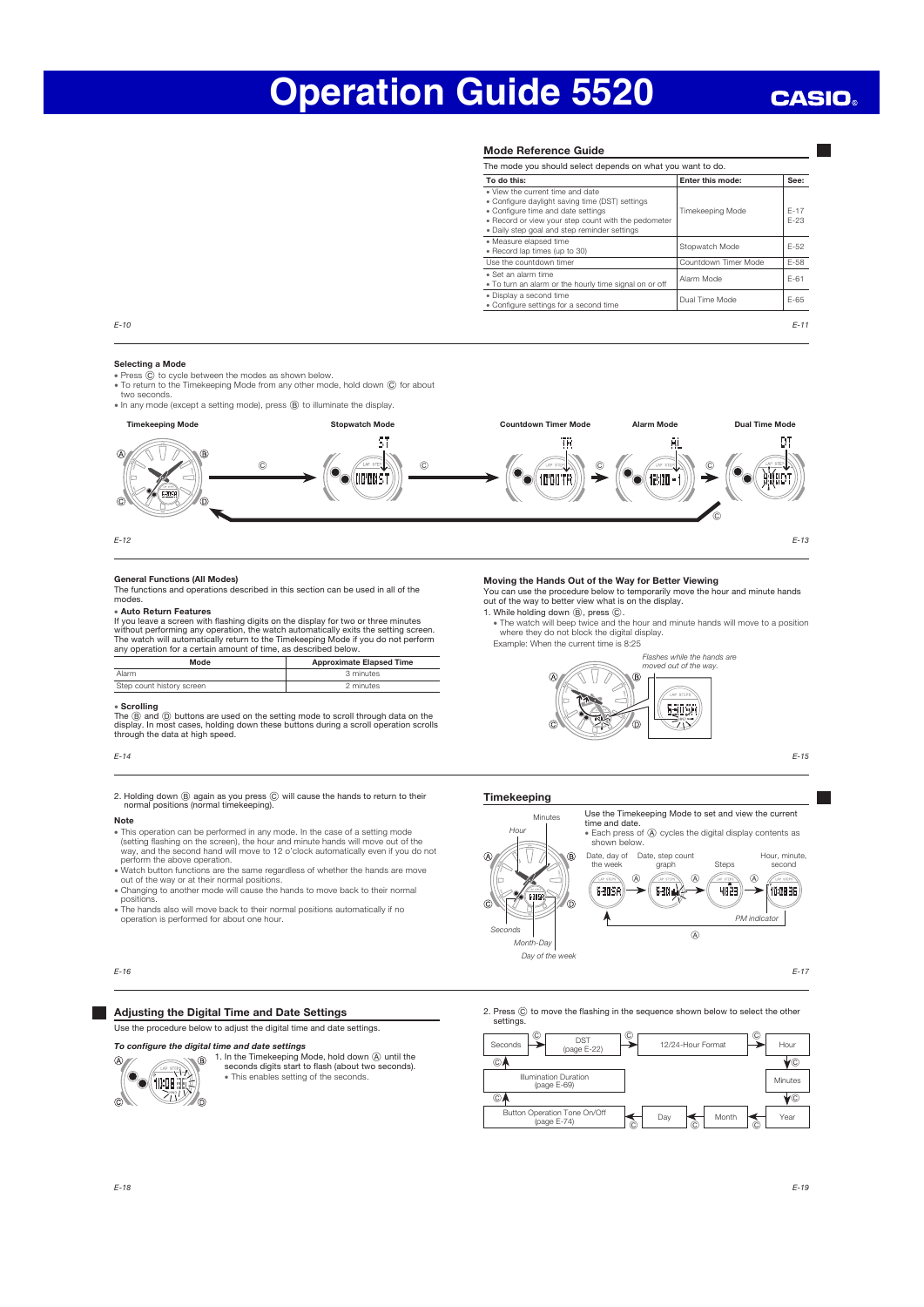## **CASIO**

3. When the timekeeping setting you want to change is flashing, use  $(D)$  and/or  $(D)$ to change it as described below

| Screen | To do this:                                                   | Do this:                                         |
|--------|---------------------------------------------------------------|--------------------------------------------------|
| 35     | Reset the seconds to 00                                       | Press (D).                                       |
| 12H    | Toggle between 12-hour (12H) and 24-hour<br>(24H) timekeeping | Press (D).                                       |
| 1009   | Change the hour or minute                                     | Use $(\widehat{D})$ (+) and $(\widehat{B})$ (-). |
| 20 IB  | Change the year                                               | Use $(D) (+)$ and $(B) (-)$ .                    |
| 630    | Change the month or day                                       | Use $(D)$ (+) and $(B)$ (-).                     |

4. Press  $\textcircled{A}$  to exit the setting mode.

#### E-20

#### To change the Daylight Saving Time (summer time) setting



- 1. In the Timekeeping Mode, hold down (A) until the seconds digits start to flash (about two seconds). x This enables setting of the seconds. 2. Press  $\copyright$  to display the DST setting mode
- 3. Press ① to toggle between Daylight Saving Time (ON)<br>and Standard Time (OFF).
- 4. After the setting is the way you want, press  $\overline{\textcircled{A}}$  to<br>return to the Timekeeping Mode.<br>\* The DST indicator appears to indicate that Daylight<br>Saving Time is turned on.

#### Note

x Daylight Saving Time (summer time) advances the time setting by one hour from Standard Time. Remember that not all countries or even local areas use Daylight

Saving Time.

## E-22

#### **Important**

• If the band is loose, the pedometer will count steps, but step count accuracy may be reduced.

**If you are experiencing problems getting relatively accurate step counts**<br>Any of the conditions below may make proper measurement impossible.<br>• Wearing slippers, sandals, or other footwear that encourages a shuffling gait

- x Walking on tile, carpeting, snow, or other surface that causes a shuffling gait x Irregular walking (in a crowded location, in a line where walking stops and starts at short intervals, etc.)
- Extremely slow walking or extremely fast running
- 
- 
- Pushing a shopping cart or baby stroller<br>• In a location where there is a lot of vibration, or riding in a car or other vehicle<br>• Frequent movement of the hand or arm (clapping, fanning movement, etc.) x Walking while holding hands, walking with a cane or stick, or engaging in any other movement in which your hand and leg movements are not coordinated with each
- other.

E-24

## Pedometer Details

Step Count

- x The step counter can count from 0 to 999,999 steps. If the step count exceeds 999,999, the maximum value (999,999) remains on the display.
- The step count is not displayed at the beginning of a walk in order to avoid<br>miscounting of non-walking movements. It appears only after you have continued<br>walking for about 10 seconds, with the number of steps you took
- 
- You can also manually reset the daily step count that is displayed in the<br>Timekeeping Mode. Note that doing so does not reset the daily step count on the<br>Timekeeping Mode. Note that doing so does not reset the daily step

1. In the Timekeeping Mode, use (A) to cycle through step count information as



Checking Step Count To check step count

shown below.

#### Note

- 
- Resetting the seconds to 00 while the current count is in the range of 30 to 59<br>causes the minutes to be increased by 1.<br>• The watch's built-in full automatic calendar makes allowances for different month<br>lengths and lea
- 
- The day of the week changes automatically when the date changes.<br>• While the 12-hour format is selected for timekeeping, a  $\mathbf{P}$  (PM) indicator will appear for times from noon to 11:59 p.m. No indicator appears for t P (PM) indicator

E-21

#### Pedometer

The watch has a built-in 3-axis accelerometer that counts the steps you take.<br>You can specify a daily step goal and keep track of your step goal progress.<br>A Step Reminder function helps to keep you from sitting too much.

#### Pedometer Precautions

While the watch is on your wrist, the pedometer may detect non-step movements and count them as steps. Also, abnormal arm movements while walking may cause a miss count of steps.

### Wearing the Watch



OK NG To ensure proper step count measurement,<br>wear the watch as shown in the illustration

nearby. Wear the watch on your wrist, with the band tightened securely

E-23

- x Normal daily non-walking activities (cleaning, etc.)
- 
- x Wearing the watch on your dominant hand x Walking for less than 10 seconds
- Watch hand movement (by the hand shift function, etc.)

## Power Saving

To save power, sensor operation stops automatically if there is no movement detected by the watch and you do not perform any operation for two to three minutes.

E-25

Nhile you are walking, the step indicators alternately flash on the display at »<br>one-second intervals. Both step indicators are displayed without flashing while you<br>are not moving, and both indicators are cleared from the stopped, in order to conserve battery power.



E-27

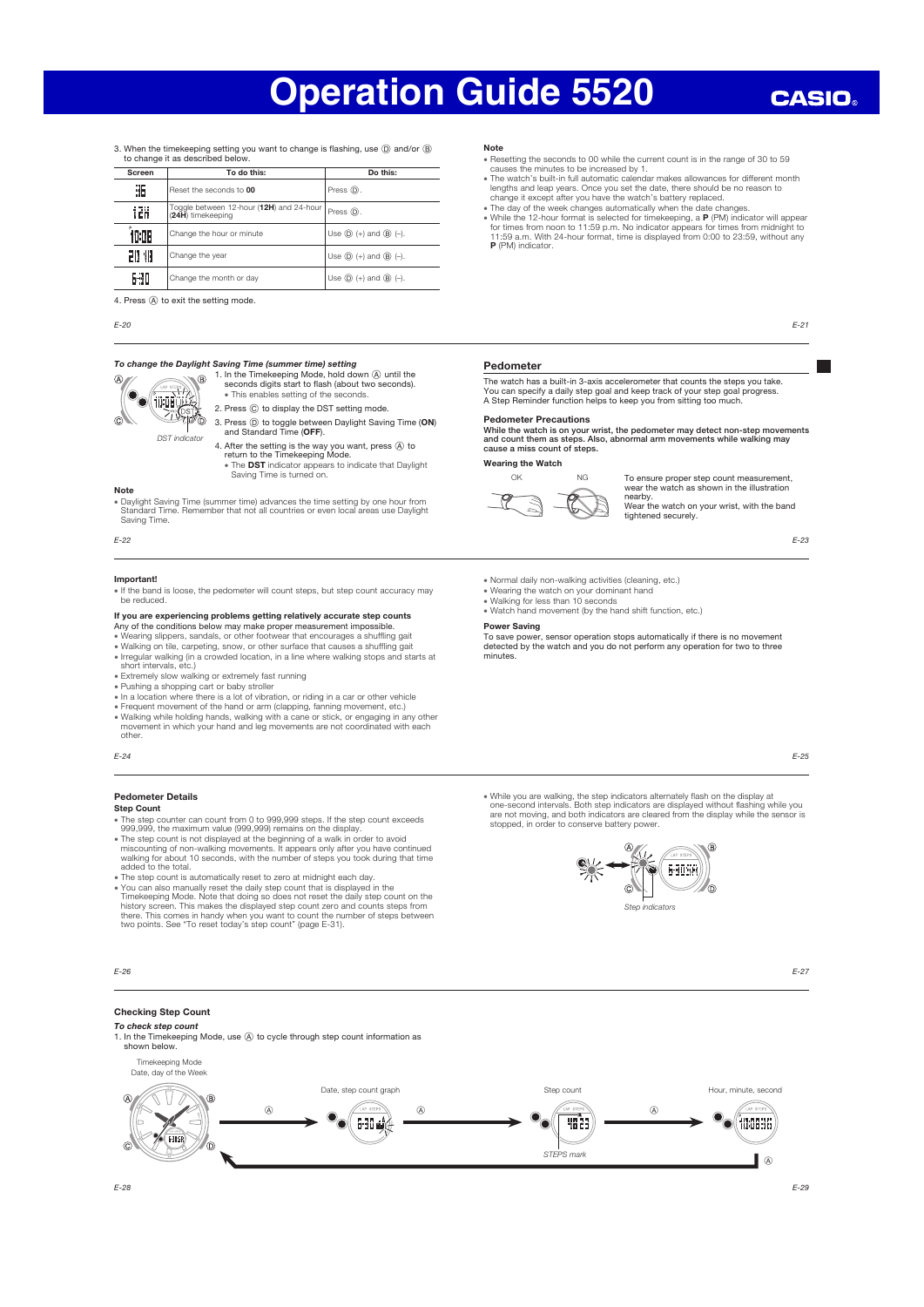## **CASIO**

#### Step Count Graph

The Timekeeping Mode Step Count Graph shows the number of steps (up to 1,000)<br>you have taken each hour.<br>This lets you easily check the walking pace over the past four or five hours.

Interpreting the Step Count Graph



E-30

2. Hold down ① for about two seconds until zero starts flashing and then remains<br>displayed without flashing.<br>This operation resets the displayed step count value only, and does not affect<br>the current day's total step count



E-32

 $\sigma$ ക Ñ Note

Daily step goal

- The GOAL indicator will flash on the display when you
- 

2. Hold down A until the current daily step goal setting starts to flash (about two seconds). 3. Use  $\circledD$  (+) and  $\circledB$  (-) to change the flashing daily step  $y$ 

4. Press  $\textcircled{A}$  to exit the setting operation.

attain your daily step goal.<br>
• The GOAL indicator will also be shown on the<br>
corresponding history screen when you attain a daily<br>
step count goal or a weekly step count goal.

x None of the segments of a bar are darkened when the step count for that hour is zero.

## Note

- x Graph contents are normally updated at the top of each hour. • Graph contents continue to be updated while any one of the conditions below
- exists. − When sensor operation is stopped to save power
- − When measurement is not possible due to sensor error or insufficient power To reset today's step count

### 1. In the Timekeeping Mode, use @ to display today's step count.

E-31

### Setting a Daily Step Goal

W

िस्तार

 $\widehat{A}$ 

After you set a daily step goal, the second hand and display will show what percent<br>of your goal you have attained (step goal progress).<br>You can specify a daily step goal in units of 1,000 steps within the range of 1,000 to 50,000.

x The initial default setting is 10,000 steps.  $\overline{B}$ 

> a.  $\epsilon$

### To specify a daily step goal

1. In the Timekeeping Mode, press  $(\overline{D})$ .<br>• This displays **DATA** and then the daily data history screen

E-33

#### Daily Step Goal Attainment Notification



The GOAL indicator will flash on the display to let you know you attained your daily step goal.<br>
• The **GOAL** indicator will be cleared from the display at<br>
midnight of the current day. The **GOAL** indicator will<br>
also be cleared from the display if you change your daily<br>
step g

### Checking Your Step Count Records (History)

You can use the procedure below to check your daily data for today and the previous seven days, as well as the count of the days you attained a daily step count goal (GOAL) defined by you.

#### Important!

x Battery replacement will cause step count history data to be deleted.

E-35

To check your step count history 1. In the Timekeeping Mode, press  $\overline{\mathbb{O}}$ .<br>• This displays DATA and then the daily data history screen.

2. Use (A) to select the data you want.

- - Each press of  $\circledA$  cycles between data in the following sequence: Daily data<br>(DAY) → Weekly data (WK) → Days step count goal was attained → Daily data<br>(DAY) ... etc.

## $\overline{\phantom{a}}$  To return to the Timekeeping Mode, press  $\overline{\phantom{a}}$

### Note

E-34

x In the Timekeeping Mode, pressing D nine times will scroll through daily data records (today and previous seven days) and will return to the Timekeeping Mode display.



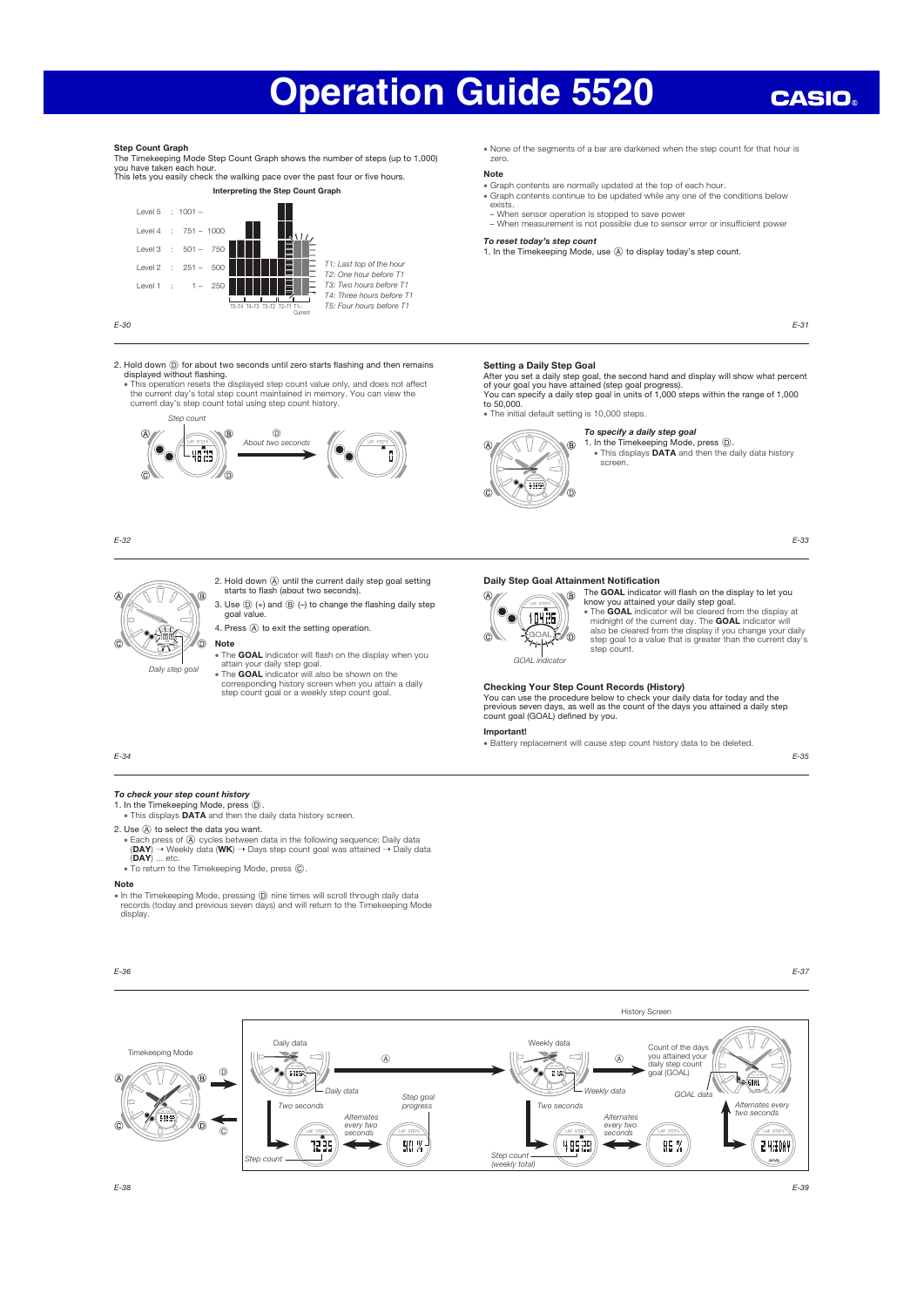**CASIO** 



• After you set a daily step goal, the second hand and a displayed value will show<br>what percent of your daily and weekly goals you have attained.<br>The maximum displayed step goal progress is 999%. 999% will remain<br>displayed

- 
- 
- 
- 
- The GOAL indicator appears on the display when you attained your daily step count goal.
- x To return to the Timekeeping Mode, normally press C. If the data of seven days ago is displayed, press D to return to the Timekeeping Mode.



- 
- x Weekly data is the total number of steps from Monday through Sunday. x The second hand and a displayed value show what percent of your weekly goals you have attained.
- 
- The maximum displayed step goal progress is 999%. 999% will remain<br>displayed even if the step count reaches 1,000% or greater.<br>- The second hand indicates the step goal progress in units of 2%. It points to<br>**GOAL** indic
- count goal.
- x To return to the Timekeeping Mode, normally press C. If the data of three weeks ago is displayed, press D to return to the Timekeeping Mode.

#### Count of the Days You Attained Your Daily Step Count Goal (GOAL)

- x The day count value is incremented each time you attain your daily step count goal (GOAL).
- If you change your daily step goal to a greater value after you attain a previous daily<br>step goal, the watch will still count the current day as successfully attaining your<br>daily step goal (based on the previous value).<br>
- step goal
- x To return to the Timekeeping Mode, press C.

E-46

### To reset the daily step goal attainment day count

1. While the total number days is displayed, hold down  $\textcircled{D}$  for about three seconds until zero starts flashing and then remains displayed without flashing.







Studies indicate that sitting too much has an adverse effect on human health. A Step Reminder feature displays an indicator and sounds an alert whenever the watch determines that you have not walked for a specific amount of time. This helps to ensure that you are getting enough exercise on a regular basis. Make sure that you keep walking for at least five minutes after activating Step Reminder.

x The initial default Step Reminder setting is OFF.

E-47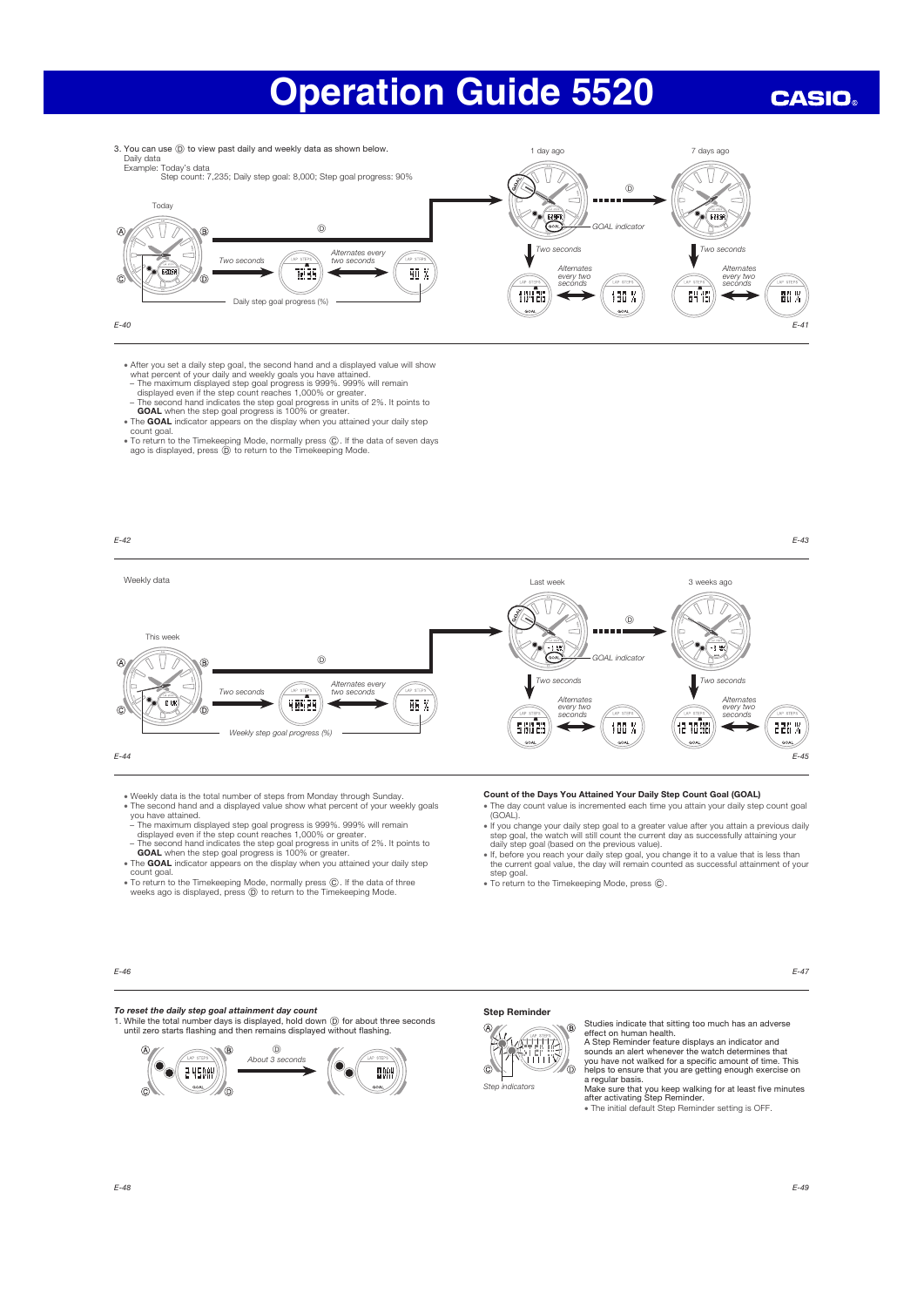#### To turn Step Reminder on or off 4. Press  $\circledD$  to toggle Step Reminder between on and off. 1. In the Timekeeping Mode, press  $\circledD$ .<br>• This displays **DATA** and then the daily data history screen. Step Reminder Off Step Reminder On Step Reminder On  $\vee$  $\sqrt{2}$  $\widehat{R}$ N  $\overline{\mathbb{A}}$ R  $\bigcirc$ 2. Hold down (A) until the current daily step goal setting  $\odot$  step of  $\ddot{\mathbf{v}}$  $\bullet$  (step) starts to flash (about two seconds). ° TPM ZIV 3. Use  $\circledR$  to move the flashing to the Step Reminder Ĉ l G 'n setting.5. Press (A) to exit the setting operation. To clear the flashing "STEP!!" notification<br>To clear the flashing STEP!! notification by pressing  $\emptyset$ ,  $\emptyset$ , or  $\emptyset$ .<br>The STEP!! notification will flash until you reach the prescribed step count or<br>until power saving ST EP O E-50 E-51 **Using the Stopwatch** What is a lap time? A lap time is the time elapsed over a specific segment of a race. nsurement in progress The stopwatch measures elapsed time and lap times, and recall lap times. Up to 30 lap times can be stored in memory. Example: Car race on an oval track 1/100 seconds Minutes • After the elapsed time reaches one hour, the display ®  $Start$  Lap 1 units change to hours, minutes, and seconds, and time is measured in one-second increments. Lap 2 **O** drugst Lap 3  $\widehat{c}$ 佰 **To enter the Stopwatch Mode**<br>Use ⓒ to select the Stopwatch Mode as shown on page E-12. Seconds To perform an elapsed time operation  $\circledcirc$  D  $\circledcirc$  D  $\circledcirc$  D  $\circledcirc$  D  $\circledcirc$ Start Stop (Resume) (Stop) Reset E-52 E-53 To perform lap time measurement • The current lap time will remain displayed for about eight seconds after  $\overline{A}$  is pressed. After that, the display returns to elapsed time.  $\Omega$  and  $\Omega$  and  $\Omega$  and  $\Omega$  and  $\Omega$  and  $\Omega$  and  $\Omega$ **Each press of A records the current lap time. Memory can hold up to 30 lap time** Start Lap (LAP1) Lap (LAP2) Stop Reset records. x Recording a lap time while there are 30 records in memory will automatically delete the oldest record to make room for the new one.  $\overline{A}$  $\sqrt{ }$  $\overline{B}$  $\bigtriangledown$ The final lap time (time displayed when the elapsed time operation is stopped) is<br>recorded in memory when the stopwatch is reset to all zeros.<br>• Resetting the stopwatch to all zeros and starting a new elapsed time measurem Ñ  $\sqrt{\Delta}$ o ur e dar n Note  $\sigma$ ē . The Stopwatch Mode can indicate elapsed time up to 23 hours, 59 minutes, LAP indicator  $\sqrt{2}$  LAP time 59 seconds.<br>• An ongoing elapsed time measurement operation will continue internally even if<br>you change to another mode. However, if you exit the Stopwatch Mode while a<br>lap time is displayed, the lap time will not be displ Alternates every Alternates every two seconds G290 SG two seconds 03 STED E-54 E-55 To recall lap data 1. While the Stopwatch Mode screen is reset to all zeros, press  $\circledA$ .<br>This displays the lap time record for Lap 1.  $\overline{A}$ A 2. Use  $\circledA$  to scroll through the lap time records and find the one you want.<br>Fine display alternates between a lap record number (LAP01 to LAP30) and its LAP number an in a ளிர lap time.  $\widehat{c}$ The second hand points to REC while lap time records are being recalled. ൹ LAP indicator Alternates every **Alternates every**<br>two seconds **Alternates every Alternates every** two seconds ae sofed) • Recording a lap time while there are already 30 records in memory will cause the oldest record (**LAP01**) to be deleted automatically to make room for the new record. For example, if you record 40 lap times, the lap numbe E-56

E-57

**CASIO** 

#### **The Co** Countdown Timer



The countdown timer can be set within a range of one second to 100 minutes. An alarm sounds when the countdown reaches zero.

# **To enter the Countdown Timer Mode**<br>Use ⓒ to select the Countdown Timer Mode as shown<br>on page E-13.

#### To configure the countdown timer

 $\mathbb{A}$ 

 $\circledcirc$ 

- **OSHUTR**  $\mathbb{R}$
- 1. Hold down  $\circledA$  for about two seconds until the minute digits of the start time start to flash.<br>
 Press  $\circledA$  to toggle the flashing between the minutes and seconds.

• If the countdown start time is not displayed, use the procedure under "To perform a countdown timer operation" (page E-60) to display it.

2. Use  $\textcircled{1}$  and  $\textcircled{2}$  to change the setting of the flashing digits (minutes or seconds). x You can set a start time in the range of one second to 100 minutes in onesecond increments.

x To set the starting value of the countdown time to 100 minutes, set 00'00.

3. Press  $\textcircled{A}$  to exit the setting mode.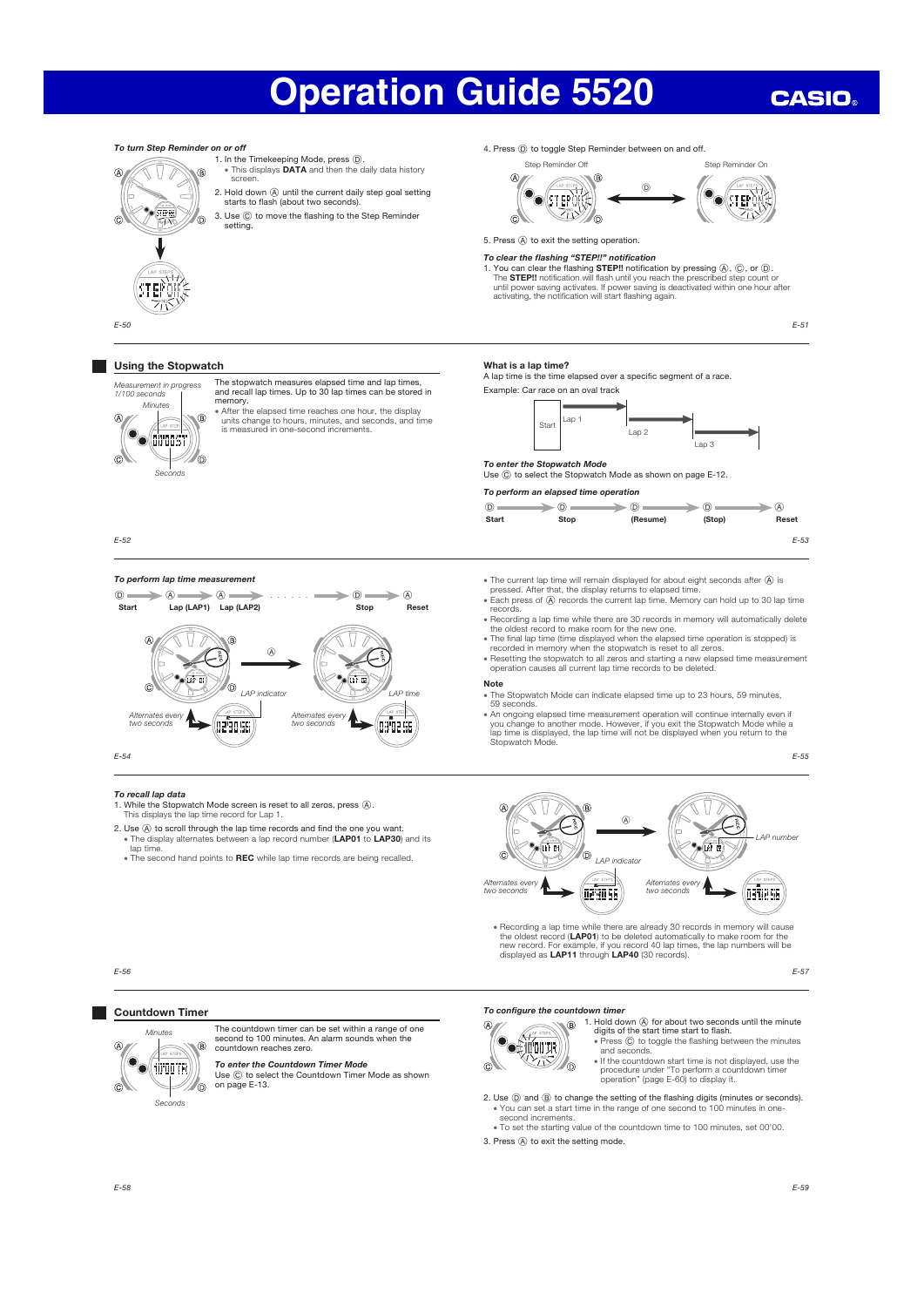Using the Alarm

## **CASIO**



x Daylight Saving Time (summer time) advances the time setting by one hour from Standard Time. Remember that not all countries or even local areas use Daylight

1. In the Dual Time Mode, hold down ① for about two seconds.<br>After the IIT and starts to flash, the Timekeeping Mode time and Dual Time Mode time<br>will be swapped with each other.

E-67

E-65

E-63

E-61

 $\overline{\phantom{a}}$ 

–4

 $^{\circ}$ 



x The above operation swaps the times only. Dates are not swapped.

To perform a countdown timer operation

 $\circledcirc$ 

In any mode (except a setting mode), press (B) to illuminate the face.

Illumination Precautions

- x Illumination may be hard to see when viewed under direct sunlight. x Illumination turns off automatically whenever an alarm sounds.
- x Frequent use of illumination runs down the battery.

#### To change the illumination duration

- 1. In the Timekeeping Mode, hold down  $\overline{A}$  until the seconds digits start to flash (about two seconds).
- x This enables setting of the seconds.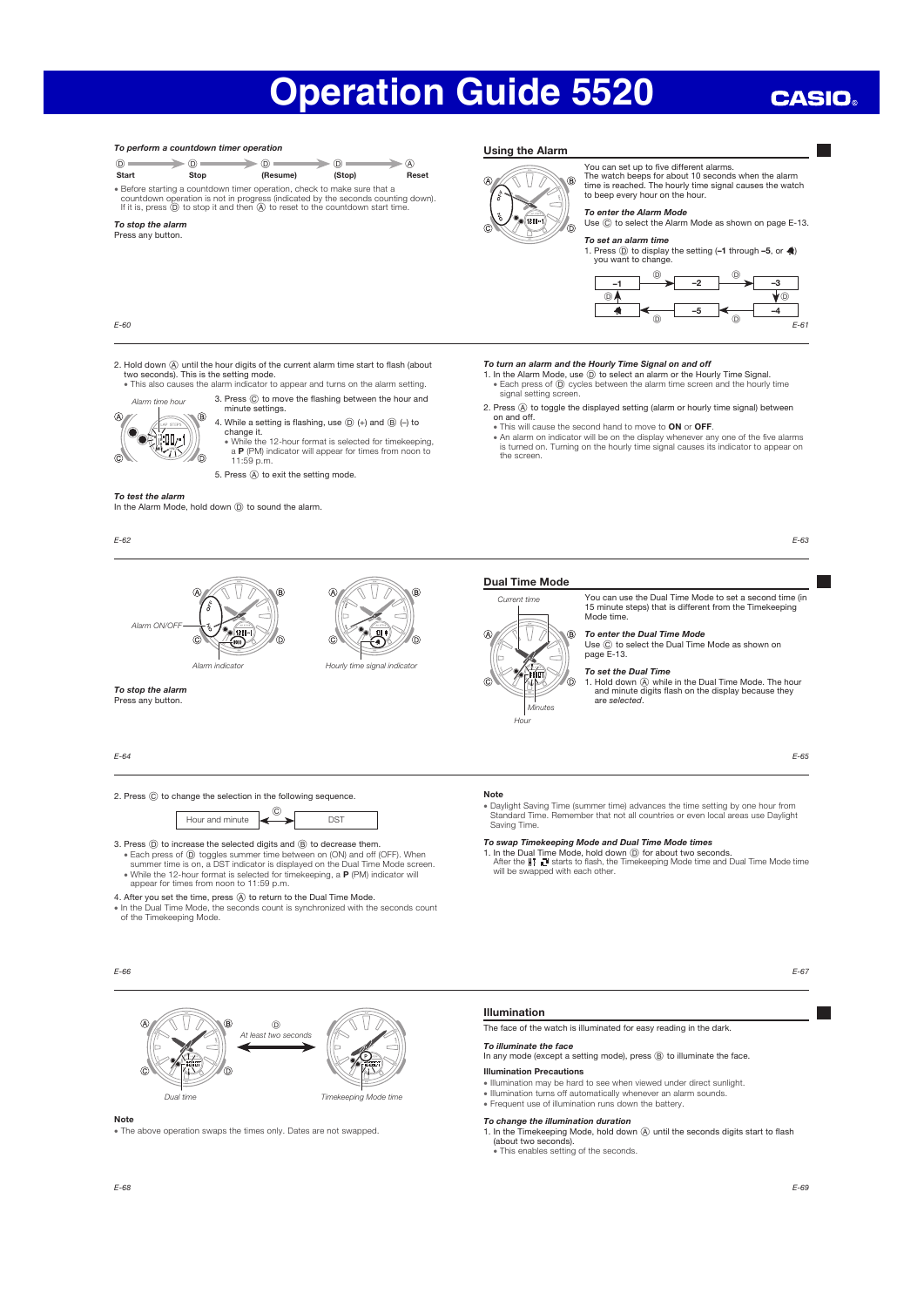## **CASIO**



- 2. Press C nine times to display the illumination duration setting screen (page E-19).<br>The screen will show either LT1 or LT3.
- 3. Press  $\textcircled{D}$  to toggle the illumination duration setting between LT1 (1.5 seconds) and LT3 (3 seconds).

4. After all the settings are the way you want, press  $\circledA$  to exit the setting screen.

#### Adjusting Hand Positions

The watch hands can go out of alignment with the time on the digital display if it is exposed to strong magnetism or impact. If this happens, you should adjust the hand positions.

### Note

x You do not need to perform the operation below as long as the analog hands indicate the same time as the digital display.

E-70

E-72

 $\alpha$ 

 $\mathbb{C}$ 

#### To adjust hand alignment



Button Operation Tone

**BEEP OF S**  $\bigoplus$ 

> $71$  $\circ$

**O** FEEFON

1. In the Timekeeping Mode, hold down  $\circledA$  for about five seconds until **SEC 00** appears.<br>• This indicates the second hand adjustment mode.

- . Though SET and then H-S will appear as you hold down  $\overline{A}$ , do not release the button yet.<br> **• SEC 00** flashes on the display while the second hand<br>
is moving to the home position (12 o'clock).
- 
- 2. If the second hand is not at 12 o'clock, use  $\textcircled{D}$  and  $\textcircled{B}$  to move it there.



. This enters the hour and minute hand adjustment mode.

- Press © again\* to return to the second hand<br>adjustment mode. agam<br>ment mode
- \* Nothing will happen if you press C while the hands are moving.
- x 0:00 flashes on the display while the hour and minute hands are moving to the home position (12 o'clock).

4. If the hour and minute hands are not at 12 o'clock, use  $(D)$  and  $(B)$  to adjust them until they are.

5. Press (A) to return to the Timekeeping Mode.<br>Check to make sure that the time indicated by the hands matches the time on the<br>digital display. If the times don't match, perform the correction procedure above again.

E-73

E-71

#### Pedometer

■ Step count is not correct.

If the band is loose, the pedometer will count steps but step count accuracy may be reduced.

"" " " The flashing on the digital display."<br>This happens when battery power is low or after the light or some other function<br>is turned on repeatedly over a short amount of time, which temporarily runs down<br>the battery. Al

If R remains on the display or if it keeps appearing, it may indicate that the battery

Request battery replacement by your original retailer or authorized CASIO service center.

E-75

## ■ The step count does not increase.

The step count is not displayed at the beginning of a walk in order to avoid<br>miscounting of non-walking movements. It appears only after you have continued<br>walking for about 10 seconds, with the number of steps you took du added to the total.

#### ■ "ERR" appears on the display while I use the watch.

desired.

3. Press  $\overline{0}$ ) to toggle the setting between **BEEP ON** and **BEEP OFF**. 4. After all the settings are the way you want, press  $\circledA$  to exit the setting screen.

Subjecting the watch to strong impact can cause sensor malfunction or improper<br>contact of internal circuitry. When this happens, **ERR** (error) will appear on the<br>display and sensor operations will be disabled.

x If the message does not disappear after about three minutes or if it keeps appearing, it may indicate sensor malfunction. Contact your original retailer or CASIO service center.

■ **History data was deleted.**<br>Battery replacement will cause step count history data to be deleted.



E-74

### **Main Indicators**



Specifications

Accuracy at normal temperature: ±15 seconds a month Digital Timekeeping: Hour, minutes, seconds, p.m. (P), month, day, day of the

week Time format: 12-hour and 24-hour Calendar system: Full Auto-calendar pre-programmed from the year 2000 to 2099 Other: Standard Time/Daylight Saving Time (summer time)

Analog Timekeeping: Hour, minutes (hand moves every 10 seconds), seconds Pedometer:

Step count using a 3-axis accelerometer Step count display range: 0 to 999,999 Step indicators Step count history screen

Daily data, weekly data, goal attainment count

Step goal progress Step Count Graph

E-77

You can turn the button operation tone on or off as

x Even if you turn off the button operation tone, alarms, the Hourly Time Signal, and other beepers all operate normally. To turn the button operation tone on and off 1. In the Timekeeping Mode, hold down (A) until the seconds digits start to flash (about two seconds). • This enables setting of the seconds 2. Press © eight times to display the button operation tone On/Off screen (page E-19).<br>The screen will show either BEEP ON or BEEP OFF. Troubleshooting

Time Setting

Battery

the display.

needs to be replaced.

■ The current time setting is off by one hour.

You may need to change standard time/daylight saving time (DST) setting. Use the<br>procedure under "Adjusting the Digital Time and Date Settings" (page E-18) to change<br>the standard time/daylight saving time (DST) setting.

For details, see "Pedometer Precautions" (page E-23).